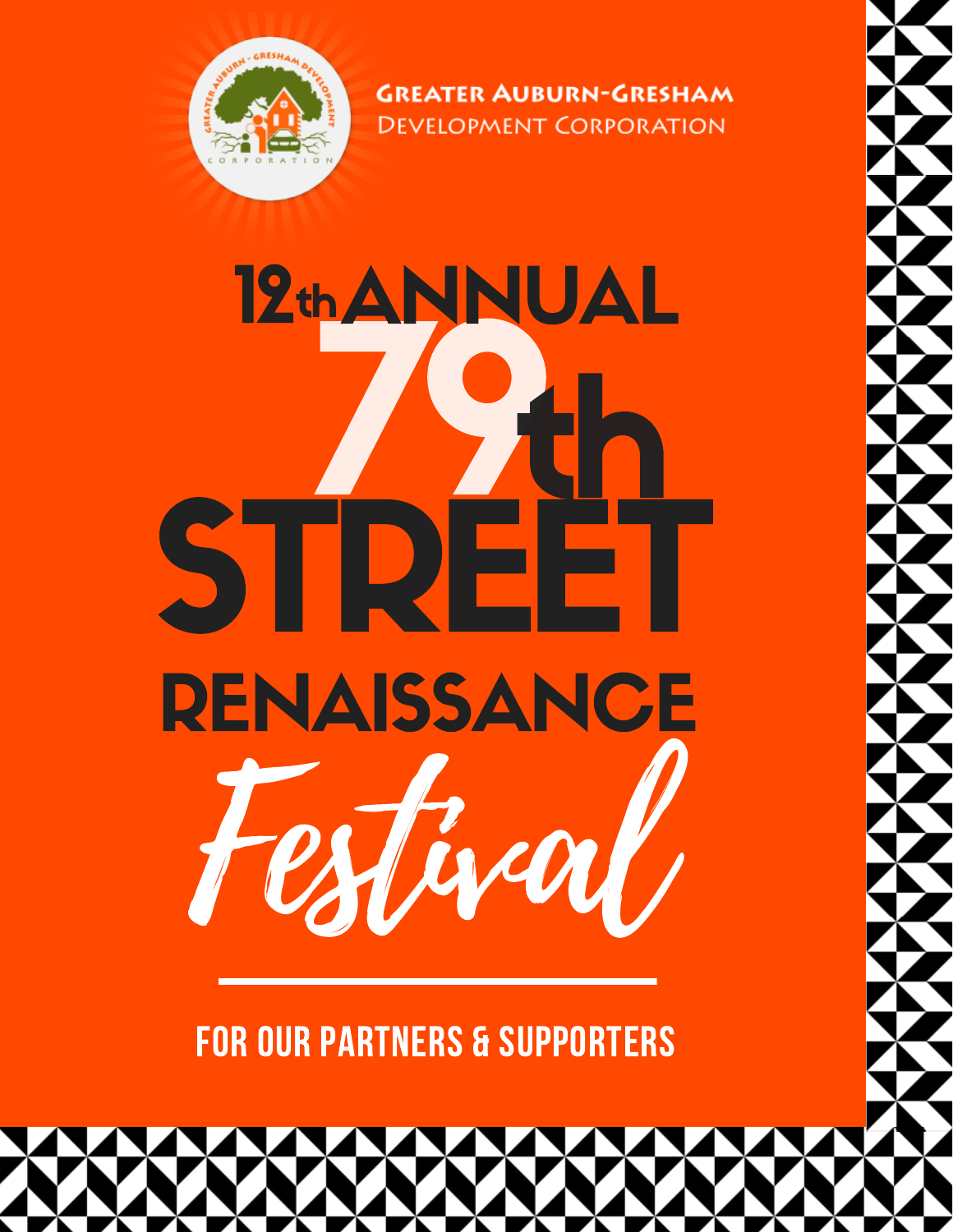#### Dear Friend,

The Greater Auburn-Gresham Development Corporation (GAGDC) is a not-for-profit organization located in the heart of the Auburn-Gresham community. During the past eleven years, our efforts to support investment and development within the Auburn-Gresham community have included creating and coordinating the Annual 79th Street Renaissance Festival, now one of the largest community events on the south side of Chicago. Due to popular demand, we have expanded the Renaissance Festival from a one-day event to a two-day event!!

The Renaissance Festival is unique. In addition to providing family fun activities, we provide residents with access to essential resources to support their quality of life, and we highlight social and business gems of our community to residents and visitors from all across the Chicago Metropolitan area. Festival activities include, but are not limited to, local dentists providing free dental services, banks providing essential financial information, health institutions offering supportive services, housing information, and educational institutions advising potential students. There's also music, food and fun for the entire family.

During last year's 11th Annual Renaissance Festival, (despite the early morning rain) 125 vendors participated. As a Corporate Sponsor you will have the opportunity to market your brands, products, and services to more than 10,000 attendees each day as well as citywide CTA advertisement to more than 2 million people!

Your sponsorship will make lasting connections with businesses and communities all over the city of Chicago. Therefore, we invite you to confirm your Corporate Sponsorship of the 12th Annual 79th Street Renaissance Festival which will be held Saturday, Sept. 9, 2017 and Sunday, Sept. 10, 2017.

Sponsorship is easy and convenient, just select one of the sponsorship levels listed on the attached Sponsorship Form. Complete your Sponsor Application Form, and contact Cheryl Johnson (773-723-3557) or Carlos Nelson (773-483-3696) to confirm your sponsorship no later than June 15, Confirmation will ensure corporate benefits.

Dates: September 9th | 10:00 a.m. – 7:00 p.m. September 10th | 10:00 a.m. to 6:00 p.m. Place: 79th Street between Racine and Loomis

Your support is greatly appreciated. Please complete and return attached sponsorship application.

Carlos Nelson

Carlos A. Nelson, Executive Director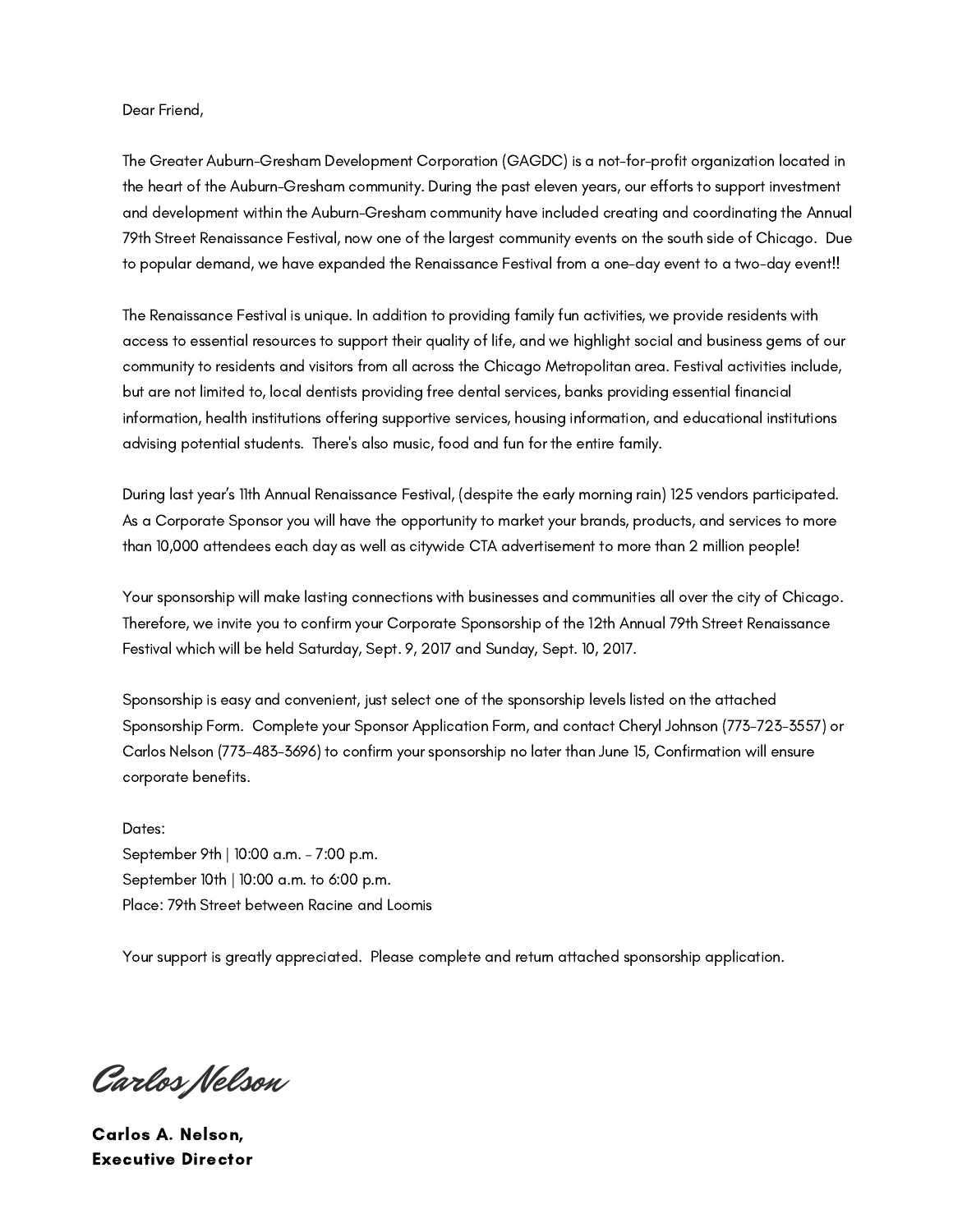

### STATS AT A GLANCE



2 MILLION+ REACHED VIA CTA ADVERTISEMENT







## WE LOVE OUR COMMUNITY!

... and the community loves us! Check out the crowd at last year's festival!

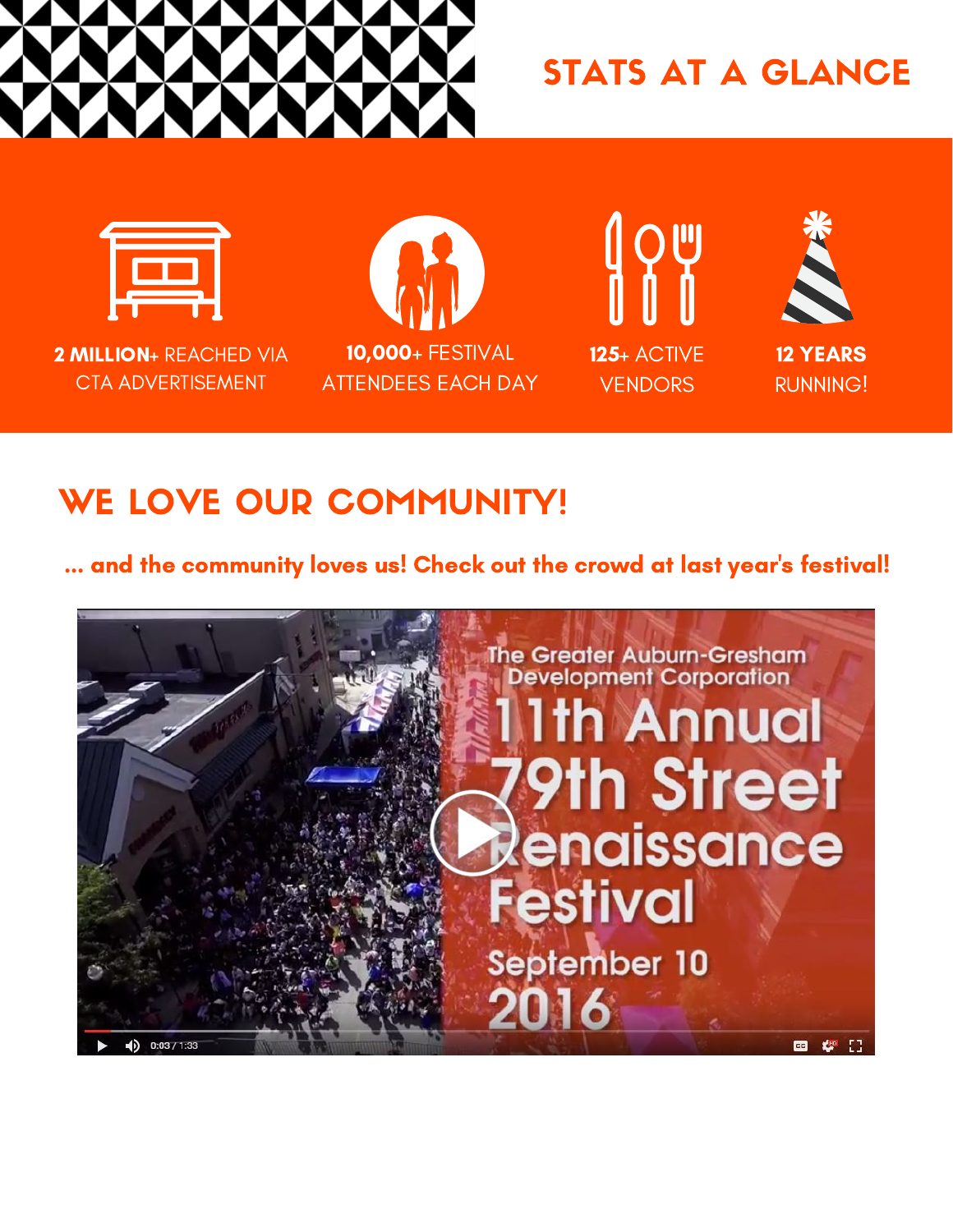## SPONSOR LEVELS



STAR FLYER \$15,000

+ 6 –8 Weeks of CTA Transit Advertising Exposure (over 2 Million unique views)

- + Weekend announcement in major newspapers (Sun-times and Tribune)
- + Company logo displayed on all festival-related media materials and promotions
- + Announcement in the City of Chicago's Department of Special Events website and newsletter
- + 3 (Three) 10' x 10' tented booths (may bring custom booths if you have them)
- + Special Sponsor announcement and web link inclusion via GAGDC website
- + Exclusive write-up in GAGDC newsletter
- + Live, on-stage commercials throughout the fest
- + Major Radio commercials and information telecast

**+ 6 –8 Weeks of CTA Transit Advertising Exposure (over 2 Million unique views)**

**+ Announcement in the City of Chicago's Department of Special Events web site and news letter**

**• Company logo displayed on festival post cards and "save-the-date" cards**

SUPER SHOT \$10,000

**+ 2 (Two) 10'x10' tented booth**

**+ Special Sponsor announcement and web link inclusion via GAGDC website**

**+ Live, on-stage commercials from DJs throughout the fest**



**+ 1 (One) 10' x 10' tented booth**

**+ Announcement in the City of Chicago's Department of Special Events web site and newsletter**

**+ Special Sponsor announcement via GAGDC website**

**+ Live, on-stage commercial**



**If you are unable to sponsor at the levels listed above, please contact Cheryl to sponsor at a level that fits your budget.**

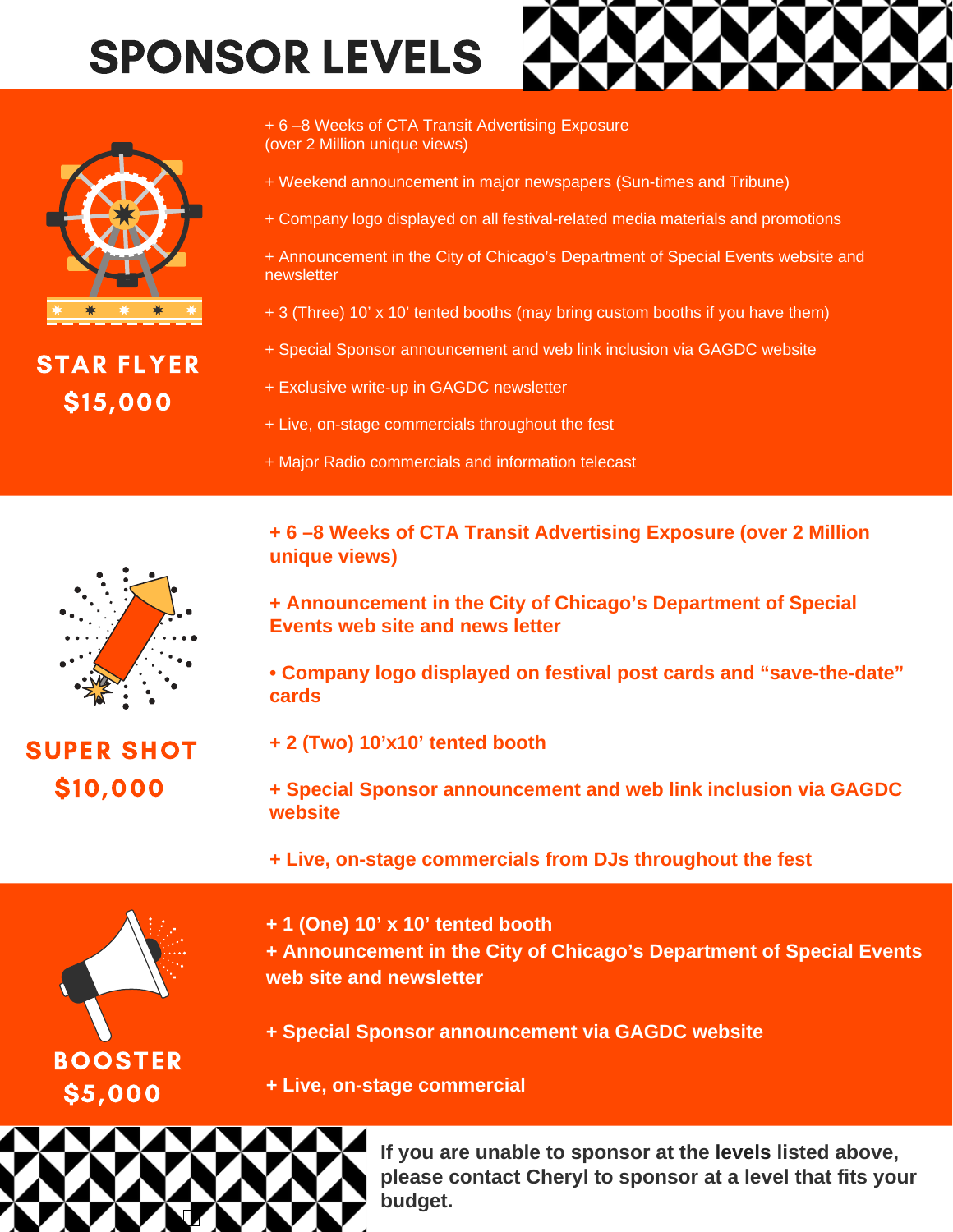

### COMPANY INFORMATION

| <b>Business Name:</b>                                                                                                                     |                                                                                                           |                                                                                                                                                                                                                        |
|-------------------------------------------------------------------------------------------------------------------------------------------|-----------------------------------------------------------------------------------------------------------|------------------------------------------------------------------------------------------------------------------------------------------------------------------------------------------------------------------------|
| <b>Business Address:</b>                                                                                                                  |                                                                                                           |                                                                                                                                                                                                                        |
| Business City/State/Zip:                                                                                                                  |                                                                                                           |                                                                                                                                                                                                                        |
| Business Phone #:                                                                                                                         |                                                                                                           |                                                                                                                                                                                                                        |
| Business Fax #:                                                                                                                           |                                                                                                           |                                                                                                                                                                                                                        |
| **Contact Name:                                                                                                                           |                                                                                                           |                                                                                                                                                                                                                        |
| **Contact Title:                                                                                                                          |                                                                                                           |                                                                                                                                                                                                                        |
| **Contact Phone#:                                                                                                                         |                                                                                                           |                                                                                                                                                                                                                        |
| **Contact E-mail:                                                                                                                         |                                                                                                           |                                                                                                                                                                                                                        |
| Federal Identification Number:                                                                                                            |                                                                                                           |                                                                                                                                                                                                                        |
| Sponsorship Name/Amount:                                                                                                                  |                                                                                                           |                                                                                                                                                                                                                        |
| How did you hear about our festival?                                                                                                      | □ Friend IV Radio GAGDC Website Other source                                                              |                                                                                                                                                                                                                        |
| <b>INDUSTRY</b>                                                                                                                           |                                                                                                           |                                                                                                                                                                                                                        |
| Banking<br>Clothing<br>Education K-12<br>Entertainment Gov. Agency<br>Green Health Care/Hospital<br>Insurance<br>Jewelry Design<br>Museum | Publishing<br>Salon/Spa<br>Sports<br>Technology<br>Travel<br>Shoes<br>Hair Care<br>Grocery<br>Real Estate | <b>*Submission of this</b><br><b>completed Sponsor</b><br><b>Application is</b><br>confirmation and<br>assurance of Corporate<br><b>Sponsorship. Please</b><br>submit before May 20,<br>20167 to ensure<br>appropriate |
| Personal Care                                                                                                                             | Non Profit                                                                                                | sponsorship benefits.                                                                                                                                                                                                  |

Please make Check or Money Order Payable To: Greater Auburn Gresham Development Corporation (GAGDC) 1159 W. 79th Street Chicago, Illinois 60620 | FAX: 773-483-3692